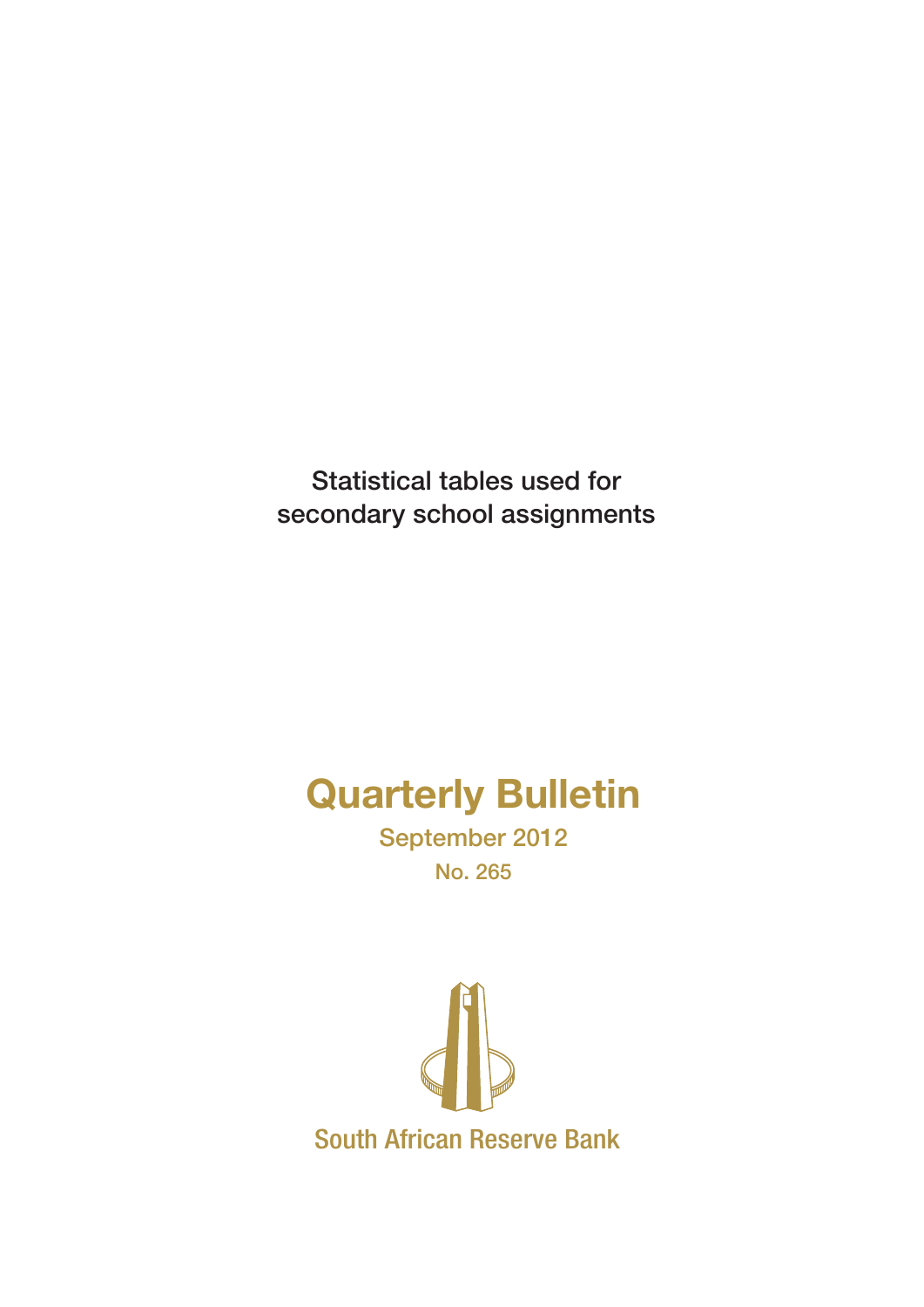#### Balance of payments<sup>1</sup> Annual figures

R millions

|                                                              | 2004      | 2005     | 2006     | 2007      | 2008      | 2009     | 2010      | 2011           |
|--------------------------------------------------------------|-----------|----------|----------|-----------|-----------|----------|-----------|----------------|
| <b>Current account</b>                                       |           |          |          |           |           |          |           |                |
|                                                              | 281 827   | 331 338  | 412 220  | 497 618   | 655 759   | 503 656  | 565 860   | 671 220        |
|                                                              | 28 698    | 27 0 23  | 35 470   | 39898     | 48 534    | 52 776   | 59 499    | 75 298         |
|                                                              | 63 4 25   | 71808    | 82 643   | 97 110    | 105 351   | 100 760  | 102 362   | 107 825        |
|                                                              | 20 973    | 29 550   | 41 207   | 48 448    | 48 254    | 34 075   | 34 099    | 38 118         |
|                                                              | 311 759   | 360 362  | 476 966  | 573 850   | 739 852   | 554 161  | 598 151   | 730 128        |
|                                                              | 66 420    | 77 197   | 96 623   | 115 934   | 138 885   | 124 147  | 134 843   | 142 230        |
|                                                              | 48 823    | 60 975   | 75 982   | 117 266   | 122 129   | 87 593   | 87 022    | 104 689        |
|                                                              | $-10.869$ | $-15680$ | $-15768$ | $-16575$  | $-18906$  | $-22428$ | $-16762$  | $-14199$       |
|                                                              | $-42948$  | -54 495  | -93 799  | $-140551$ | $-161874$ | $-97062$ | $-74958$  | -98 785        |
|                                                              | 338       | 193      | 205      | 197       | 208       | 216      | 225       | 241            |
| Financial account <sup>4</sup>                               |           |          |          |           |           |          |           |                |
| Direct investment                                            |           |          |          |           |           |          |           |                |
|                                                              | 5 1 5 5   | 42 270   | $-3567$  | 40 120    | 74 403    | 45 4 65  | 8993      | 42 168         |
|                                                              | $-8721$   | $-5916$  | $-41058$ | $-20896$  | 25 888    | $-9757$  | 554       | 4610           |
|                                                              | $-3566$   | 36 354   | $-44625$ | 19 2 24   | 100 291   | 35 708   | 9547      | 46778          |
| Portfolio investment                                         |           |          |          |           |           |          |           |                |
|                                                              | 46 262    | 36 188   | 144 501  | 97 485    | $-71540$  | 107 234  | 107 876   | 46 976         |
|                                                              | $-5946$   | $-6123$  | $-15044$ | $-24026$  | $-633325$ | $-13470$ | $-333374$ | $-44474$       |
|                                                              | 40 316    | 30 065   | 129 457  | 73 459    | -134 865  | 93 764   | 74 502    | 2 5 0 2        |
| Other investment                                             |           |          |          |           |           |          |           |                |
|                                                              | 10 944    | 32735    | 60 750   | 58 711    | 47 730    | $-39996$ | 7899      | 31 696         |
|                                                              | $-3555$   | $-22895$ | $-38823$ | 2 1 1 9   | 82 983    | 23 703   | $-22138$  | $-3611$        |
|                                                              | 7 3 8 9   | 9840     | 21 927   | 60 830    | 130 713   | $-16253$ | $-14239$  | 28 0 85        |
|                                                              | 44 139    | 76 259   | 106 759  | 153 513   | 96 139    | 113 219  | 69810     | 77 365         |
|                                                              | 35 999    | 12 30 6  | 16 627   | 34 657    | 91 593    | 664      | 36 229    | 53 883         |
| Change in net gold and other foreign reserves owing to       |           |          |          |           |           |          |           |                |
|                                                              | 37 528    | 34 263   | 29 7 9 2 | 47816     | 26 066    | 17 037   | 31 306    | 32 704         |
|                                                              | 2949      | 2577     | $-5453$  | $-7631$   | $-7761$   | $-2724$  | $-2683$   | $\overline{7}$ |
|                                                              | $-10617$  | 11 003   | 23 350   | 5 6 4 2   | 74 214    | $-38647$ | $-30712$  | 74 441         |
|                                                              | 84        | $-226$   | 163      | 169       | 158       | 45       | 13        | 42             |
|                                                              | 29 944    | 47 617   | 47852    | 45 996    | 92 677    | $-24289$ | $-2076$   | 107 194        |
| Memo item: Change in capital transfer and financial accounts | 80 476    | 88758    | 123 591  | 188 367   | 187 940   | 114 099  | 106 264   | 131 489        |

KB501

1. Data for the previous four years are preliminary and subject to revision.<br>2. Published customs figures adjusted for balance-of-payments purposes.<br>3. Commodity gold. Before 1981 net gold exports comprised net foreign sal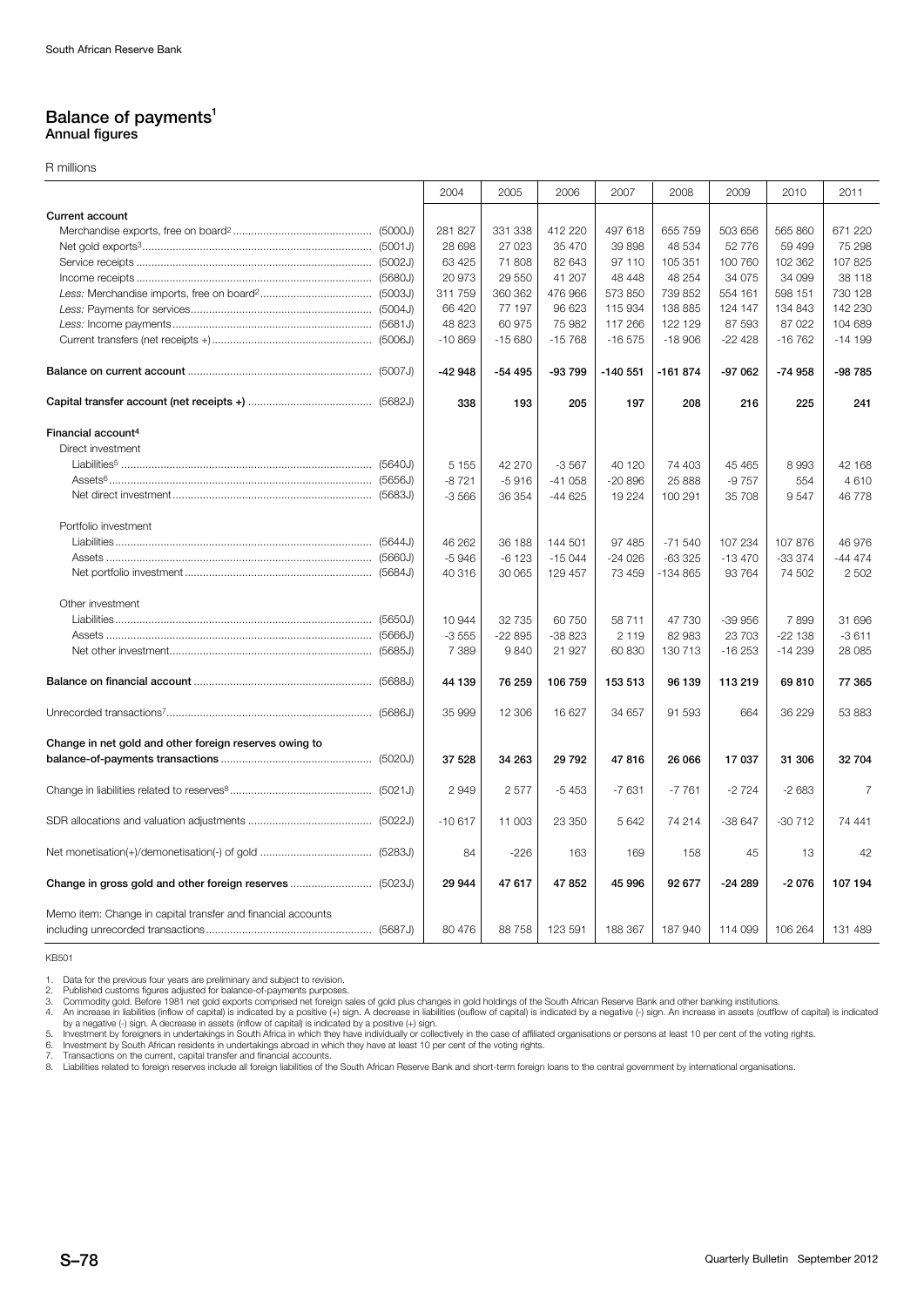# **Gross value added by kind of economic activity1**

R millions

|                                                 | 2004              | 2005              | 2006               | 2007               | 2008               | 2009               | 2010               | 2011               |
|-------------------------------------------------|-------------------|-------------------|--------------------|--------------------|--------------------|--------------------|--------------------|--------------------|
| At current prices                               |                   |                   |                    |                    |                    |                    |                    |                    |
|                                                 | 130 688           | 143 394           | 177 652            | 210 803            | 257 072            | 260 176            | 285 761            | 324 365            |
|                                                 | 39 490            | 37 402            | 45 351             | 53 833             | 60 547             | 63 655             | 58 644             | 63 984             |
|                                                 | 91 198            | 105 992           | 132 301            | 156 970            | 196 525            | 196 521            | 227 117            | 260 381            |
|                                                 | 306 182           | 330 669           | 357 606            | 403 129            | 458746             | 478 626            | 506 674            | 556708             |
|                                                 | 243 967           | 259 101           | 274 502            | 304 438            | 340 623            | 331 702            | 332 470            | 357 756            |
|                                                 | 30 176            | 33 010            | 36 946             | 41 783             | 45 902             | 60 402             | 71 403             | 78 532             |
|                                                 | 32 039            | 38 558            | 46 158             | 56 908             | 72 221             | 86 522             | 102 801            | 120 420            |
|                                                 | 833 730           | 927 004           | 1 037 061          | 1 178 144          | 1 317 389          | 1 435 710          | 1 620 055          | 1789431            |
| Wholesale and retail trade, catering and        | 176 445           | 195 012           | 215 831            | 238 910            | 271 489            | 298 511            | 342 750            | 386 430            |
|                                                 | 124 786           | 139 472           | 153 775            | 164 467            | 189782             | 199 276            | 203 673            | 220 060            |
| Finance, insurance, real-estate and business    | 261 285           | 295 504           | 339 311            | 405 520            | 438 629            | 464 846            | 522 048            | 565 224            |
|                                                 | 271 214           | 297 016           | 328 144            | 369 247            | 417489             | 473 077            | 551 584            | 617717             |
|                                                 | 190 563<br>80 651 | 208 561<br>88 455 | 230 116<br>98 0 28 | 259 802<br>109 445 | 298 704<br>118785  | 338 903<br>134 174 | 385 307<br>166 277 | 434 224<br>183 493 |
|                                                 | 1 270 600         | 1 401 067         | 1572319            | 1792076            | 2 033 207          | 2 174 512          | 2412490            | 2670504            |
| At constant 2005 prices                         |                   |                   |                    |                    |                    |                    |                    |                    |
|                                                 | 141 295           | 143 394           | 140723             | 141 637            | 141 539            | 135 553            | 140 924            | 140 968            |
|                                                 | 36 380            | 37 402            | 35 35 9            | 36 301             | 42 143             | 41496              | 41 701             | 41 553             |
|                                                 | 104 915           | 105 992           | 105 364            | 105 336            | 99 396             | 94 057             | 99 223             | 99 415             |
|                                                 | 309 751           | 330 669           | 352 503            | 374 511            | 385 230            | 358 714            | 374 283            | 382 005            |
|                                                 | 243 965           | 259 101           | 275 782            | 290 246            | 297 889            | 267 723            | 282 215            | 289 015            |
|                                                 | 31 335            | 33 010            | 34 139             | 35 294             | 34 196             | 33 712             | 34 287             | 34749              |
|                                                 | 34 451            | 38 558            | 42 582             | 48 971             | 53 145             | 57 279             | 57 781             | 58 241             |
|                                                 | 879 344           | 927 004           | 985 265            | 1 044 928          | 1 092 969          | 1 103 593          | 1 128 625          | 1 169 751          |
| Wholesale and retail trade, catering and        | 182 175           | 195 012           | 206 636            | 217 607            | 219749             | 217 074            | 224 653            | 234 630            |
|                                                 | 132 459           | 139 472           | 146 607            | 156 289            | 162 522            | 163 999            | 167 283            | 172 733            |
| Finance, insurance, real-estate and business    | 279 544           | 295 504           | 324 002            | 349 501            | 375 276            | 378 997            | 386 745            | 400 382            |
| Community, social and personal services (6642Y) | 285 166           | 297 016           | 308 020            | 321 531            | 335 422            | 343 523            | 349 944            | 362 006            |
|                                                 | 199 947<br>85 219 | 208 561<br>88 455 | 214 947<br>93 0 73 | 223 284<br>98 247  | 233 316<br>102 106 | 242 290<br>101 233 | 248 817<br>101 127 | 258 405<br>103 601 |
|                                                 | 1 330 390         | 1 401 067         | 1 478 491          | 1 561 076          | 1619738            | 1 597 860          | 1 643 832          | 1 692 724          |

KB602

1. Source of data: Statistics South Africa.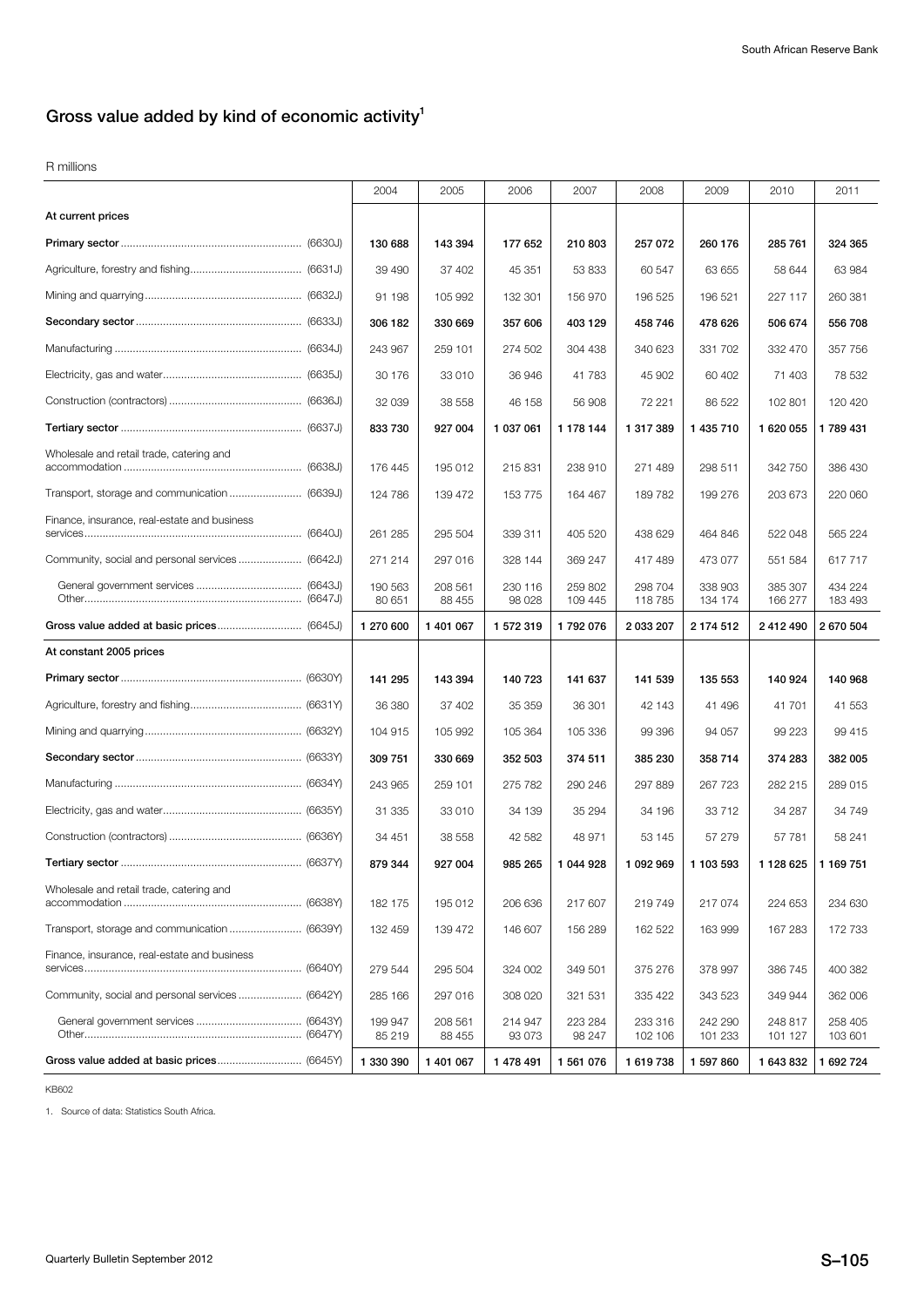## **Final consumption expenditure by households At current prices**

R millions

|                                                                           | 2004    | 2005    | 2006      | 2007       | 2008      | 2009      | 2010      | 2011    |
|---------------------------------------------------------------------------|---------|---------|-----------|------------|-----------|-----------|-----------|---------|
|                                                                           | 85 446  | 102 792 | 118 445   | 122 363    | 114 108   | 101 870   | 118 666   | 133033  |
|                                                                           | 16 183  | 18 132  | 21 316    | 23 1 26    | 23 453    | 22 3 65   | 22 498    | 24 451  |
|                                                                           | 51 279  | 64 935  | 73 846    | 71 673     | 60 078    | 49 254    | 64 615    | 75 334  |
|                                                                           | 2642    | 2690    | 3 1 7 3   | 3794       | 4 3 3 6   | 3586      | 3495      | 3695    |
|                                                                           | 9 0 63  | 10 145  | 12 163    | 14 755     | 16 474    | 15 882    | 16 354    | 15927   |
|                                                                           | 6 2 7 9 | 6890    | 7947      | 9015       | 9767      | 10783     | 11 704    | 13626   |
|                                                                           | 83 202  | 93 595  | 107 259   | 119 002    | 130 114   | 134 714   | 139 089   | 151 797 |
|                                                                           | 46 953  | 52 694  | 58 917    | 65 666     | 71 445    | 75 206    | 78 395    | 86 931  |
| Household textiles, furnishings, glassware etc.  (6057J)                  | 13 099  | 14 679  | 17 254    | 18736      | 20 198    | 20 556    | 20 795    | 22 3 25 |
|                                                                           | 11 442  | 13 212  | 16 099    | 17893      | 20 237    | 20 214    | 21 402    | 23 471  |
| Recreational and entertainment goods <sup>3</sup> (6059J)                 | 7937    | 8 6 6 5 | 9997      | 10973      | 11 900    | 11 750    | 11 273    | 11 495  |
|                                                                           | 3771    | 4 3 4 5 | 4 9 9 2   | 5734       | 6 3 3 4   | 6988      | 7 2 2 4   | 7575    |
|                                                                           | 344 310 | 377 851 | 426 021   | 484 685    | 559 644   | 596 896   | 631 787   | 703 666 |
|                                                                           | 232 868 | 253 515 | 285 706   | 323 840    | 370 541   | 399 424   | 413 850   | 451 592 |
|                                                                           | 28 954  | 31 324  | 33 568    | 37 761     | 43 666    | 50 058    | 58 972    | 70 861  |
|                                                                           | 30 897  | 34 903  | 40 686    | 49 173     | 55 898    | 61 352    | 64 006    | 68 591  |
|                                                                           | 15 371  | 16611   | 18 124    | 19 961     | 23 363    | 26 134    | 27 899    | 30 283  |
|                                                                           | 28 696  | 33 175  | 38 387    | 43 316     | 54 376    | 46 908    | 53 600    | 67 542  |
|                                                                           | 7 5 2 4 | 8 3 2 3 | 9550      | 10 634     | 11 800    | 13 0 20   | 13 460    | 14797   |
|                                                                           | 377 994 | 416 535 | 464 590   | 538 676    | 589 117   | 627 431   | 686 388   | 748 781 |
|                                                                           | 91 927  | 108 187 | 126 381   | 150 063    | 160 842   | 172 972   | 186 405   | 198 164 |
| Household services, including domestic servants (6070J)                   | 25 186  | 26 454  | 28 339    | 32 085     | 36 443    | 39 621    | 42 554    | 45 610  |
|                                                                           | 56 886  | 59 624  | 65 066    | 73933      | 85 087    | 91 489    | 101 573   | 115 578 |
|                                                                           | 88 323  | 96 170  | 106 421   | 118 345    | 126 432   | 130 047   | 141 208   | 154 597 |
| Recreational, entertainment and educational services <sup>7</sup> (6073J) | 40 219  | 43 526  | 47 443    | 52 087     | 57 297    | 63 019    | 70 098    | 78 018  |
|                                                                           | 75 453  | 82 574  | 90 940    | 112 163    | 123 016   | 130 283   | 144 550   | 156814  |
|                                                                           | 4 4 6 9 | 4 6 22  | 4 8 3 5   | 5 1 8 0    | 5777      | 6 2 6 2   | 6690      | 7 3 7 8 |
|                                                                           | 890 952 | 990 773 | 1 116 315 | 1 264 7 26 | 1 392 983 | 1 460 911 | 1 575 930 | 1737277 |

KB609

1. Comprising audio-visual, photographic and communications equipment.<br>2. Jewellery, watches, therapeutic appliances, etc.<br>3. Comprising sport and camping equipment, hobbies, books and toys.<br>4. Electrical appliances for pe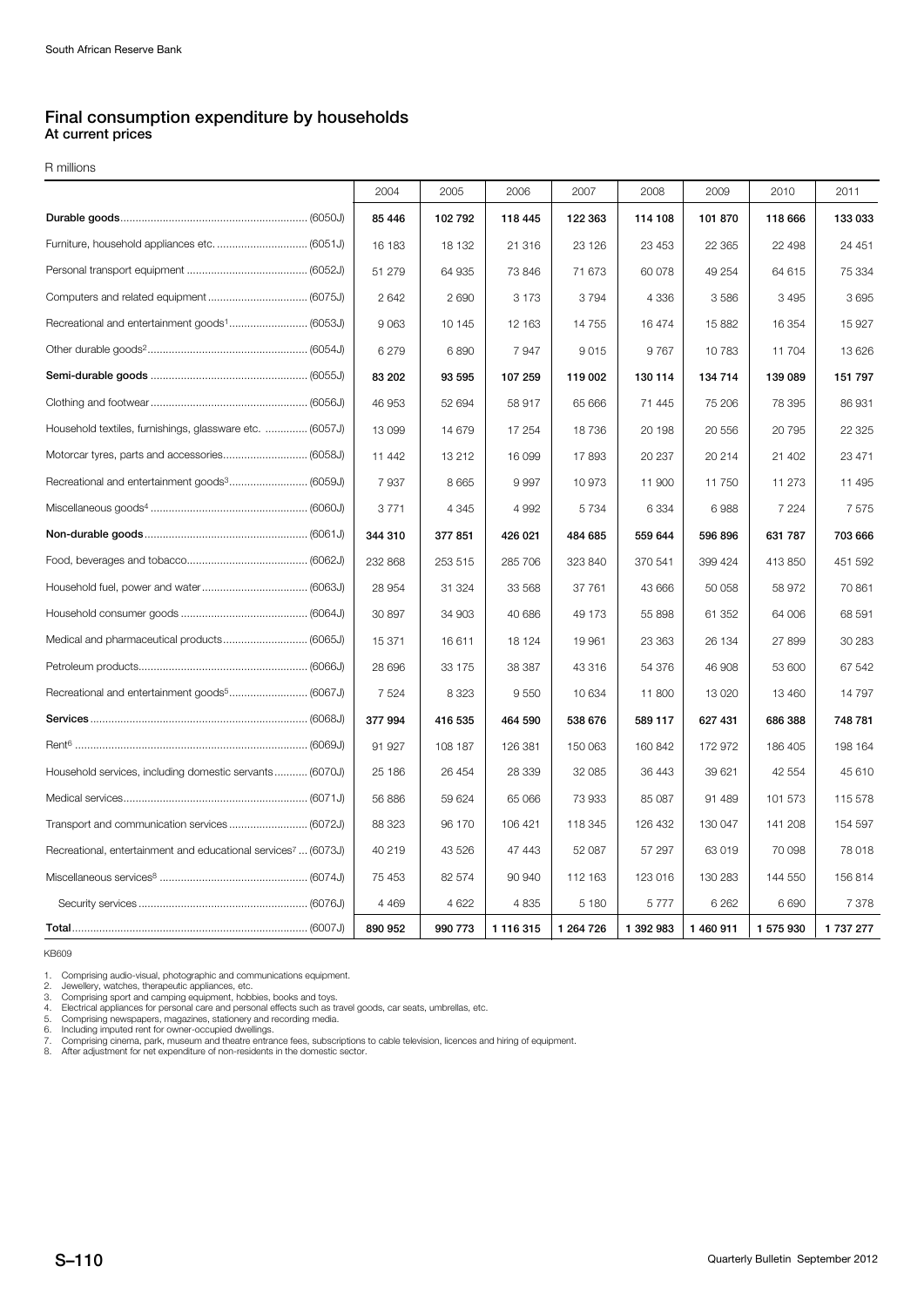### **Final consumption expenditure by households At constant 2005 prices**

R millions

|                                                                           | 2004    | 2005    | 2006      | 2007      | 2008          | 2009      | 2010      | 2011      |
|---------------------------------------------------------------------------|---------|---------|-----------|-----------|---------------|-----------|-----------|-----------|
|                                                                           | 86 160  | 102 792 | 119 157   | 121 401   | 111 340       | 97 361    | 114 992   | 132 991   |
| Furniture, household appliances etc.  (6051Y)                             | 16 186  | 18 132  | 21 748    | 23 772    | 24 337        | 22 387    | 23 517    | 26 471    |
|                                                                           | 52 415  | 64 935  | 73 795    | 69 357    | 55 208        | 44 0 76   | 55 921    | 65 080    |
|                                                                           | 2 5 8 8 | 2690    | 3 0 5 8   | 3612      | 3982          | 3 2 4 8   | 3625      | 4570      |
|                                                                           | 8546    | 10 145  | 12 940    | 16 4 65   | 19 117        | 18 675    | 22 5 27   | 26 118    |
|                                                                           | 6425    | 6890    | 7616      | 8 1 9 5   | 8696          | 8975      | 9 4 0 2   | 10752     |
|                                                                           | 81 298  | 93 595  | 109 758   | 122 156   | 127 927       | 125 536   | 128 023   | 136 978   |
|                                                                           | 45 402  | 52 694  | 61849     | 71 196    | 76 273        | 76 500    | 78 342    | 84 711    |
| Household textiles, furnishings, glassware etc.  (6057Y)                  | 12 8 84 | 14 679  | 17 324    | 18 5 20   | 19 340        | 18 994    | 19 4 84   | 21 132    |
| Motorcar tyres, parts and accessories (6058Y)                             | 11 398  | 13 212  | 15 506    | 15 769    | 15 060        | 13 5 63   | 13746     | 14 389    |
| Recreational and entertainment goods <sup>3</sup> (6059Y)                 | 7803    | 8 6 6 5 | 10 172    | 11 249    | 11 648        | 11 038    | 10892     | 10 955    |
|                                                                           | 3811    | 4 3 4 5 | 4 9 0 7   | 5 4 2 2   | 5 6 0 6       | 5 4 4 1   | 5 5 5 9   | 5791      |
|                                                                           | 359 208 | 377851  | 399 375   | 419 355   | 420 272       | 416 270   | 421 859   | 433 957   |
|                                                                           | 240 491 | 253 515 | 267 978   | 277 691   | 277844        | 274 293   | 277 174   | 282 654   |
|                                                                           | 30 701  | 31 324  | 31 796    | 33 140    | 32 843        | 31 517    | 32 125    | 33 750    |
|                                                                           | 31 484  | 34 903  | 39 553    | 45 850    | 46 558        | 45 706    | 47 093    | 49 207    |
|                                                                           | 16 403  | 16611   | 17 315    | 18 155    | 19 254        | 19658     | 19759     | 20 598    |
|                                                                           | 32 373  | 33 175  | 33 514    | 34 686    | 33 643        | 35 340    | 36 111    | 37 605    |
| Recreational and entertainment goods <sup>5</sup> (6067Y)                 | 7756    | 8 3 2 3 | 9219      | 9833      | 10 130        | 9756      | 9597      | 10 143    |
|                                                                           | 406 850 | 416 535 | 444 980   | 469 608   | 498 176       | 500 457   | 517318    | 537 141   |
|                                                                           | 103 834 | 108 187 | 113 914   | 119 280   | 123 013       | 125 371   | 127 788   | 129 527   |
| Household services, including domestic servants (6070Y)                   | 25 323  | 26 454  | 28 130    | 29 255    | 30 108        | 30 379    | 30 990    | 31 644    |
|                                                                           | 63 923  | 59 624  | 66 150    | 72 219    | 77 562        | 78 145    | 79 850    | 85 481    |
| Transport and communication services (6072Y)                              | 90 830  | 96 170  | 101 764   | 105 311   | 116 556       | 116 641   | 119872    | 126 585   |
| Recreational, entertainment and educational services <sup>7</sup> (6073Y) | 42 433  | 43 526  | 44 904    | 46 509    | 47 803        | 47 023    | 47 999    | 49 706    |
|                                                                           | 80 507  | 82 574  | 90 118    | 97 034    | 103 134       | 102 898   | 110819    | 114 198   |
|                                                                           | 4 6 22  | 4 6 22  | 4763      | 4979      | 5 1 0 3       | 5 0 31    | 5 1 2 9   | 5 4 5 6   |
|                                                                           | 933 516 | 990 773 | 1 073 270 | 1 132 520 | 1 1 5 7 7 1 5 | 1 139 624 | 1 182 192 | 1 241 067 |

KB610

1. Comprising audio-visual, photographic and communications equipment.<br>2. Jewellery, watches, therapeutic appliances, etc.<br>3. Comprising sport and camping equipment, hobbies, books and toys.<br>4. Electrical appliances for pe

7. Comprising cinema, park, museum and theatre entrance fees, subscriptions to cable television, licences and hiring of equipment. 8. After adjustment for net expenditure of non-residents in the domestic sector.